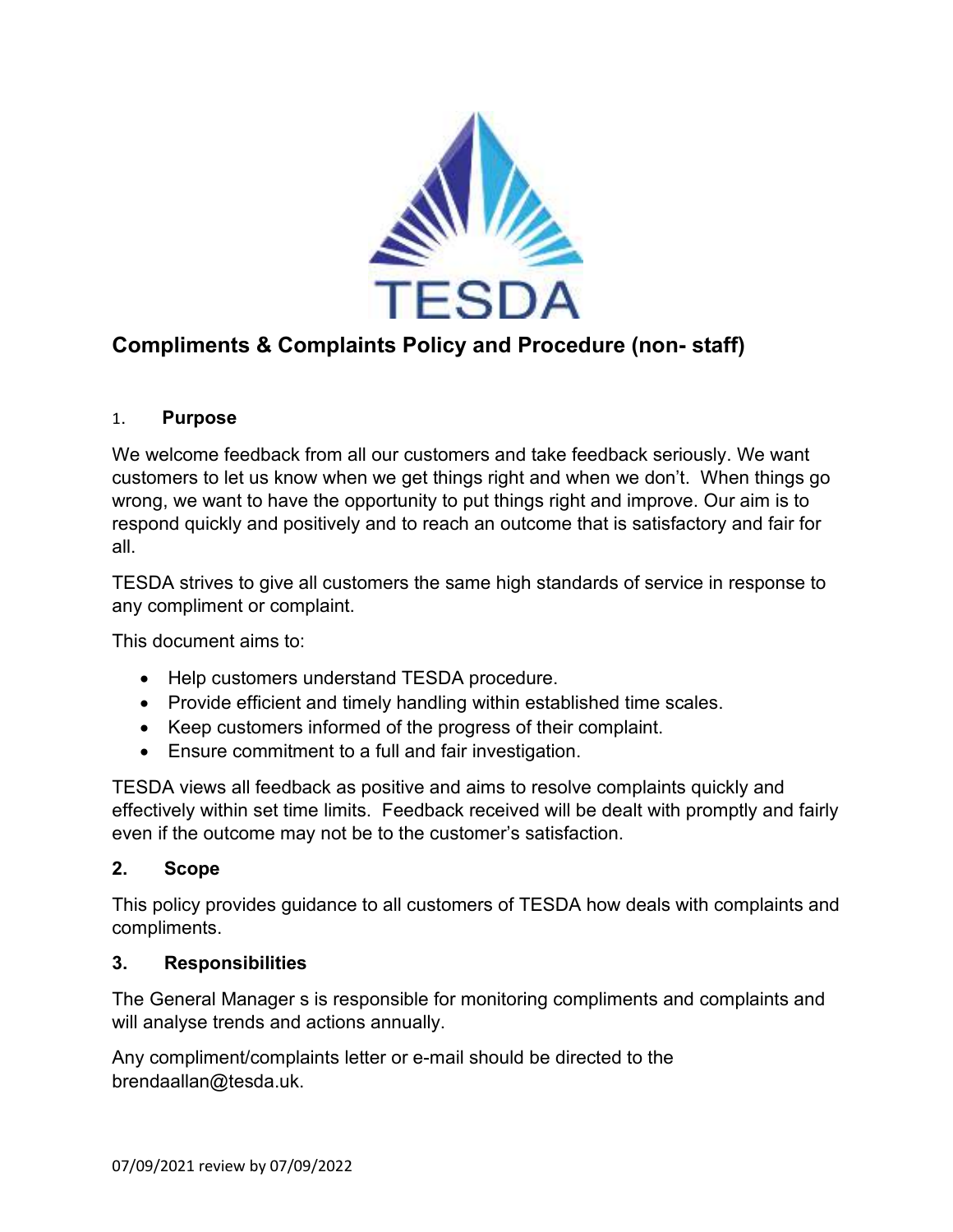The Senior Management Team may review a complaint and give a decision without formal investigation where it is considered to be deliberately repetitious or vexatious.

The General Manager will review this document and the quality of responses to customers on an annual basis.

Customers should bring compliments and complaints to the attention of the TESDA as soon as possible. Complaints should be written and submitted within 28 working days of any alleged incident.

 The General manager will ensure all compliments are passed onto the staff/teams to whom they are directed.

 Where a complaint is fully or partially upheld, TESDA will take positive action to put things right, make every effort to prevent the same thing happening again and will ensure the customer is kept fully informed. If a complaint is not upheld, the customer will be notified accordingly.

 In order to address and contain complaints, the General Manager will contact any complainant to discuss concerns and, if appropriate, negotiate an acceptable solution.

# **4. Procedure - complaints**

# **Stage 1 – Informal Concerns**

In the first instance individuals should discuss issues with the member of staff directly involved at a mutually convenient time and appropriate action should be agreed.

The concern should be noted by the member of staff dealing with it alongside any agreed remedial action on the appropriate Cause for Concern.

If there is no satisfactory outcome or agreed action after the response has been received by the customer, a formal complaint (stage 2) can be made via the General Manager.

Customers should receive a response to their concern within 10 working days.

## **Stage 2 – Formal complaints**

If the outcome of Stage 1 is unsatisfactory, contact should be made with the

General Manager.

Customers wishing to make a formal complaint should be directed to do so in writing and address it to the General Manger in the first instance.

Upon receipt of any formal complaint a record will be entered on the appropriate recording document an acknowledgement of receipt will be set to the complainant within 3 working days.